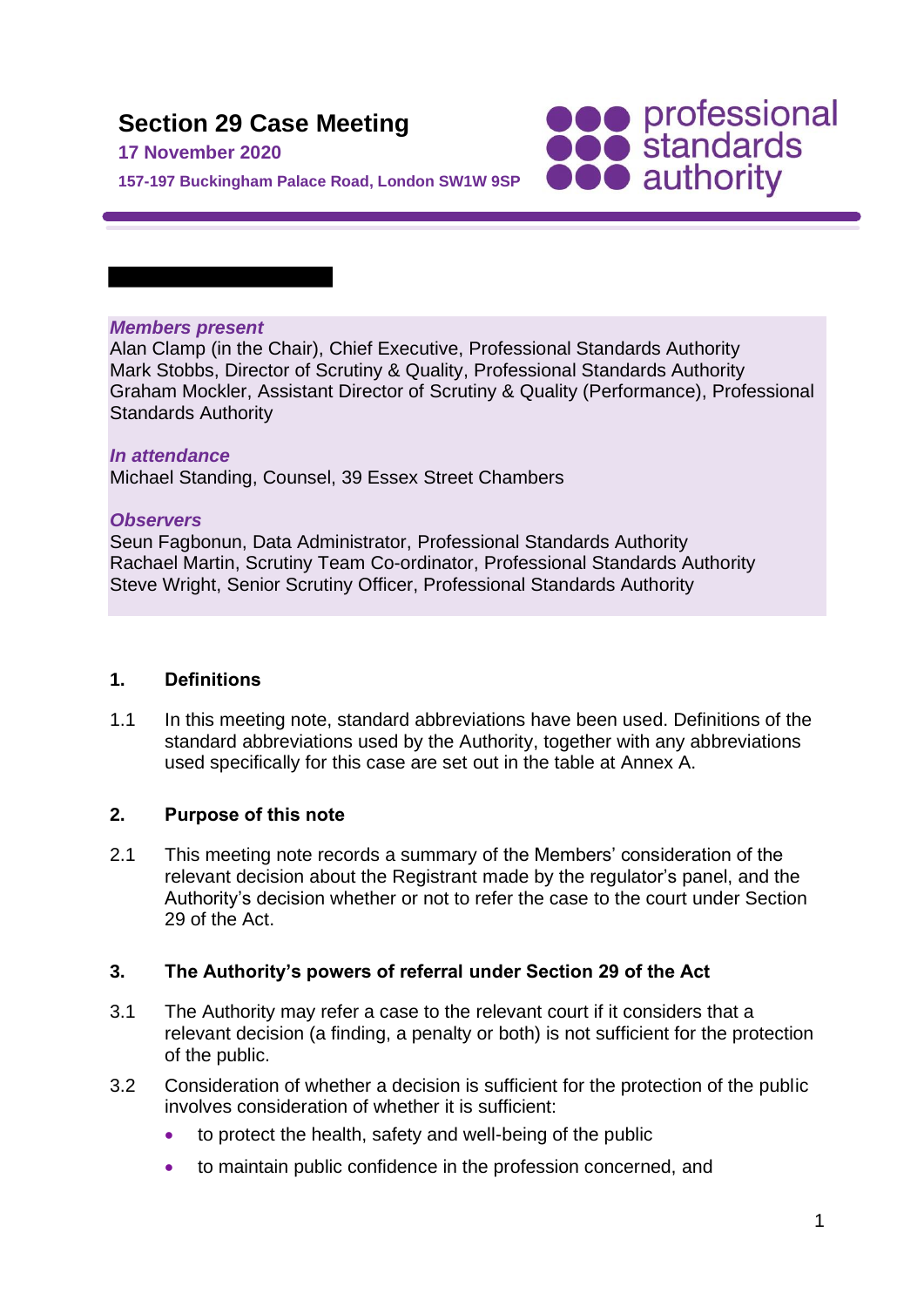- to maintain proper professional standards and conduct for members of that profession.
- 3.3 This will also involve consideration of whether the panel's decision was one that a disciplinary tribunal, having regard to the relevant facts and to the object of the disciplinary proceedings, could not reasonably have reached; or was otherwise manifestly inappropriate having regard to the safety of the public and the reputation of the profession (applying *Ruscillo*<sup>1</sup> ).

# **4. Conflicts of interest**

4.1 The Members did not have any conflicts of interest.

#### **5. Jurisdiction**

5.1 The Legal Advisor confirmed that the Authority had jurisdiction to consider the case under Section 29 of the Act. Although the Registrant has lapsed from the Register the Legal Advisor confirmed that this did not prevent the Authority from bringing an appeal against the decision. Any referral in this case would be to the High Court of Justice of England and Wales and the statutory time limit for an appeal would expire on 24 November 2020.

#### **6. The relevant decision**

- 6.1 The relevant decision is the Determination of the Panel following a hearing which concluded on **Number**
- 6.2 The Panel's Determination which includes the charges and findings is set out at Annex B.

#### **7. Documents before the meeting**

- 7.1 The following documents were available to the Members:
	- Determination of the panel dated
	- The Authority's Detailed Case Review
	- Transcripts of the hearing dated
	- Counsel's Note dated 16 November 2020
	- SOR Hearing Bundle
	- IC Masters
	- BW Duty of Candour update
	- CPD certificate
	- IC decision and notice of referral letter

<sup>&</sup>lt;sup>1</sup> CRHP v Ruscillo [2004] EWCA Civ 1356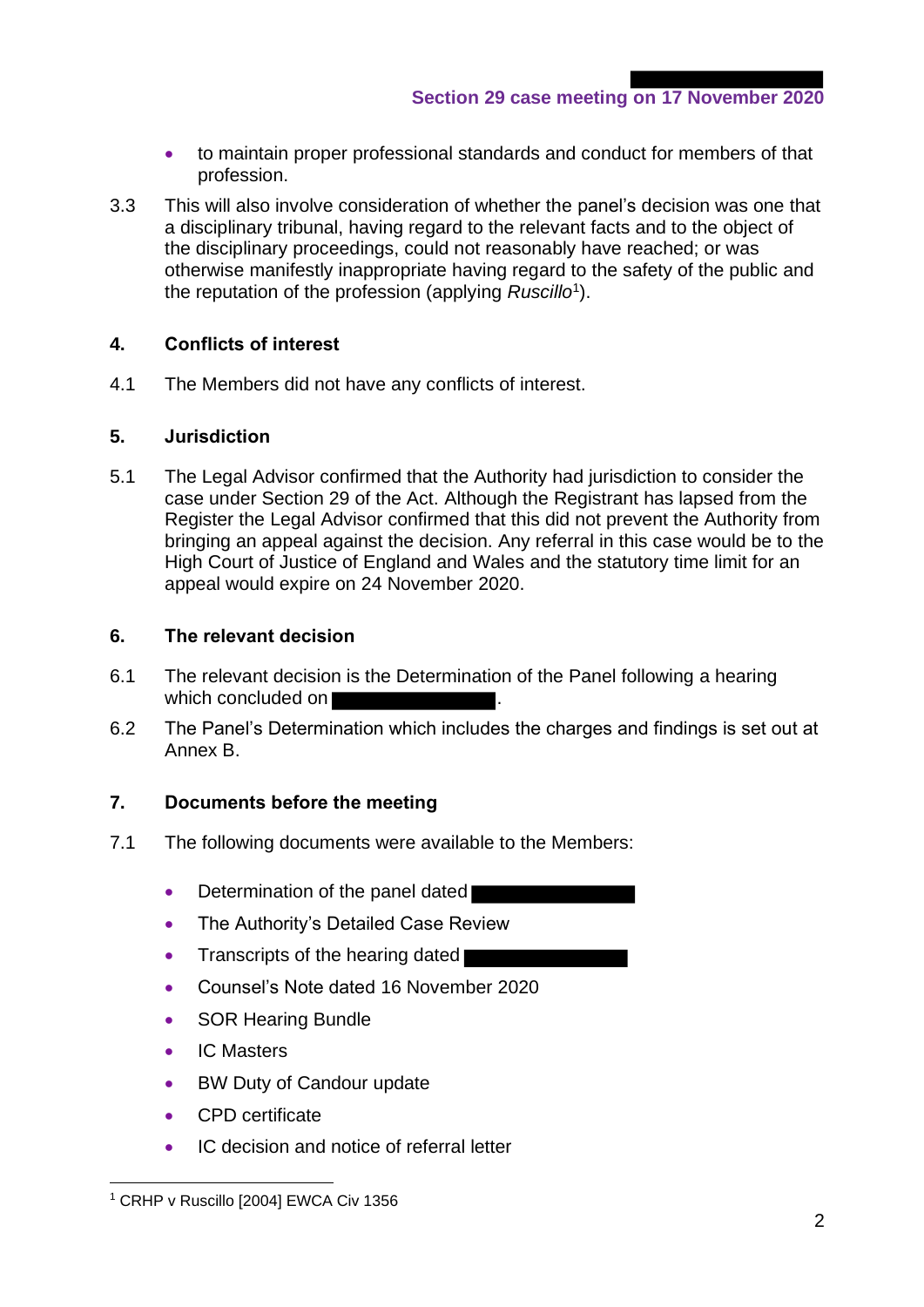- Notice of decision letter
- The NMC's Indicative Sanctions Guidance
- The Authority's Section 29 Case Meeting Manual
- 7.2 The Members and the Legal Advisor were provided with a copy of a response from the NMC to the Authority's Notification of s.29 Meeting.

# **8. Background**

- 8.1 The Registrant, a Nurse, was found impaired at a substantive hearing in relation to allegations that, over three days, she failed to take appropriate action to ensure that Co-careldopa was administered to Patient X (a patient with Parkinson's disease) in that she failed to administer the drug within one hour of the prescribed administration time of 08.00; failed to request that the on-call pharmacist dispense Co-careldopa for Patient X; and failed to ensure that the drug was administered promptly. The Panel also found proved allegations that the Registrant failed to respond appropriately when Patient Y was found unresponsive in that she bleeped the Clinical Site Manager, did not know whether Patient Y had a DNAR order in place, failed to promptly put out a crash call, failed to alert colleagues that Patient Y required rescue, and failed to commence CPR.
- 8.2 The substantive Panel found the Registrant's insight and remorse insufficient and was not satisfied that the risk of repetition had been alleviated given that the Registrant had only completed one CPR course shortly after the misconduct occurred in **and there was no information submitted of any subsequent** training, education or references. The substantive Panel made a finding of impairment on both public protection and public interest grounds and imposed a Conditions of Practice Order.
- 8.3 The Order was reviewed in **the and the and the Contract Contract Contract Contract Contract Contract Contract Contract Contract Contract Contract Contract Contract Contract Contract Contract Contract Contract Contract** hearings the Order was extended, and a finding of continuing impairment was made on both grounds.
- 8.4 At the third and most recent review hearing which is the relevant decision for the Members' consideration, the Panel concluded that the Registrant was not impaired. Therefore, she is now able to practise without restriction.
- 8.5 The Registrant attended the final review hearing and was represented. She did not give any oral evidence. Documentary evidence of three courses she had attended and reflections on the duty of candour were presented although there was no evidence of any clinical work undertaken on a ward since the last review hearing.
- 8.6 When considering current impairment, the Panel relied on evidence of a Return to Practice (RTP) course from which had been considered and rejected as practical experience by both previous review Panels.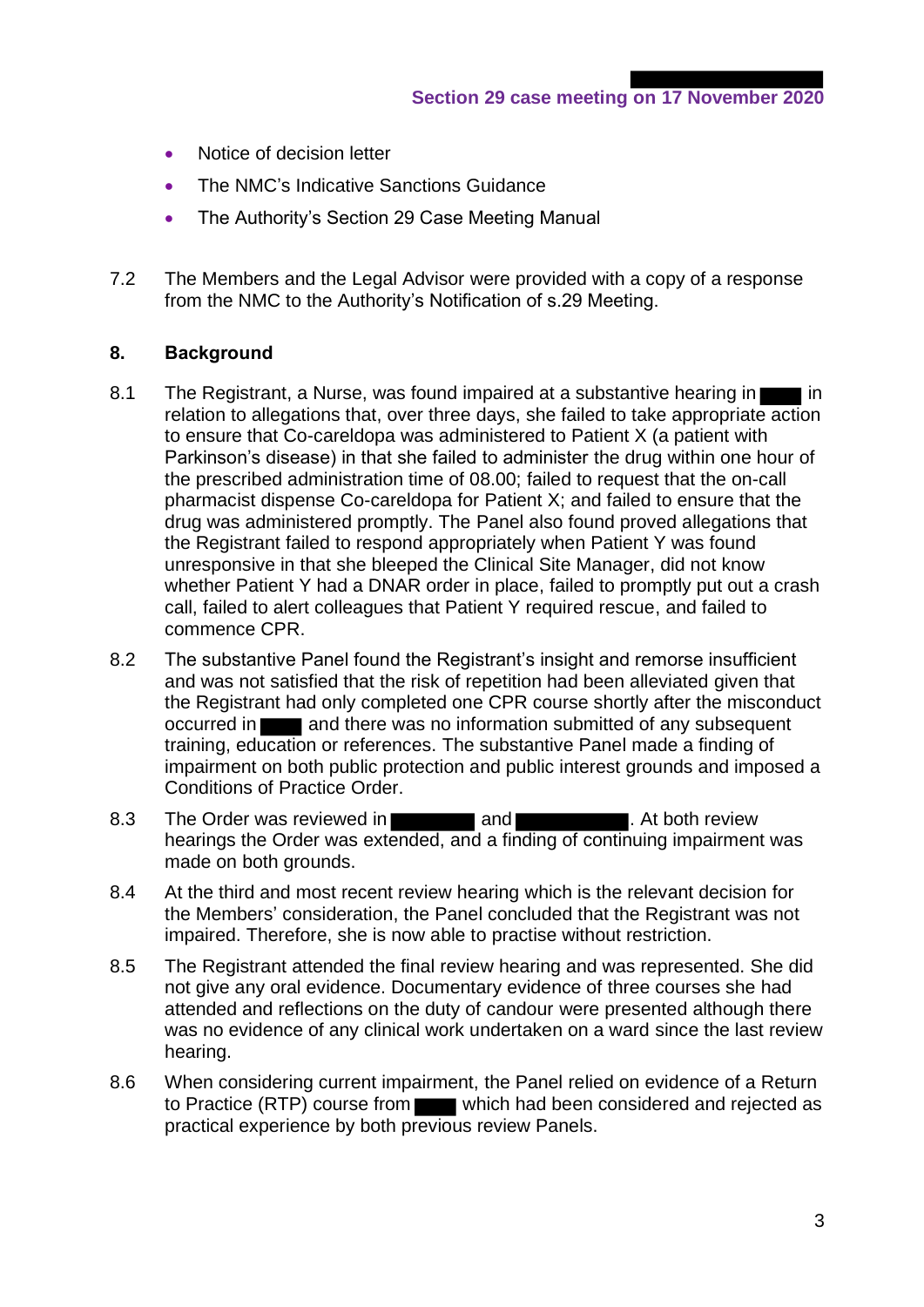**Section 29 case meeting on 17 November 2020**

8.7 At the time of the section 29 case meeting the Registrant's registration had lapsed from the register although the NMC had informed the Authority that the Registrant intended to renew her registration.

# **9. Applying Section 29 of the 2002 Act**

- 9.1 The Members considered all the documents before them and received legal advice.
- 9.2 The Members discussed the following concerns about the decision:

#### *Lack of clinical practice*

- 9.3 The Members noted that the Registrant has not practised since the misconduct occurred in **and has not therefore been in a position to fully comply with** the Conditions of Practice Order since it was first imposed in **Fig. 1.** The Registrant's lack of clinical practice was noted by the two previous Panels and further deskilling would have occurred between the last and current review hearing.
- 9.4 The previous review Panels concluded that the Registrant was not safe to return to unrestricted practice and the Conditions of Practice Order imposed required her to practise under supervision. Since the last review hearing, the Registrant had not secured a nursing position where registration was required and there was therefore no new evidence of any clinical practice to demonstrate that the Registrant's learning and remediation had been embedded into her practice.
- 9.5 The Members noted that the areas of practice which were of concern and specifically addressed in the conditions had not been addressed any further than at the last review. The Members concluded that the Registrant's continued lack of clinical practice over such a prolonged period of time and limited evidence of other remediation indicated that there was no basis on which the Panel could have concluded that the Registrant was now safe to return to practice compared to 12-months ago.

#### *Return to Practise Course*

- 9.6 The Members noted that the guidance on RTP courses indicates that the course does not exist to remedy any fitness to practise concerns. However, the course does address any clinical shortcomings in a registrants' practice and therefore might be relevant for cases concerning allegations of a clinical nature.
- 9.7 The previous two review Panels, however, did not consider the RTP course sufficient evidence of remediation. The Members were mindful that the Panel made findings that it was entitled to make in terms of remediation, but it ought to have explained why its view of relevance of the RPT course differed from that of the previous Panels.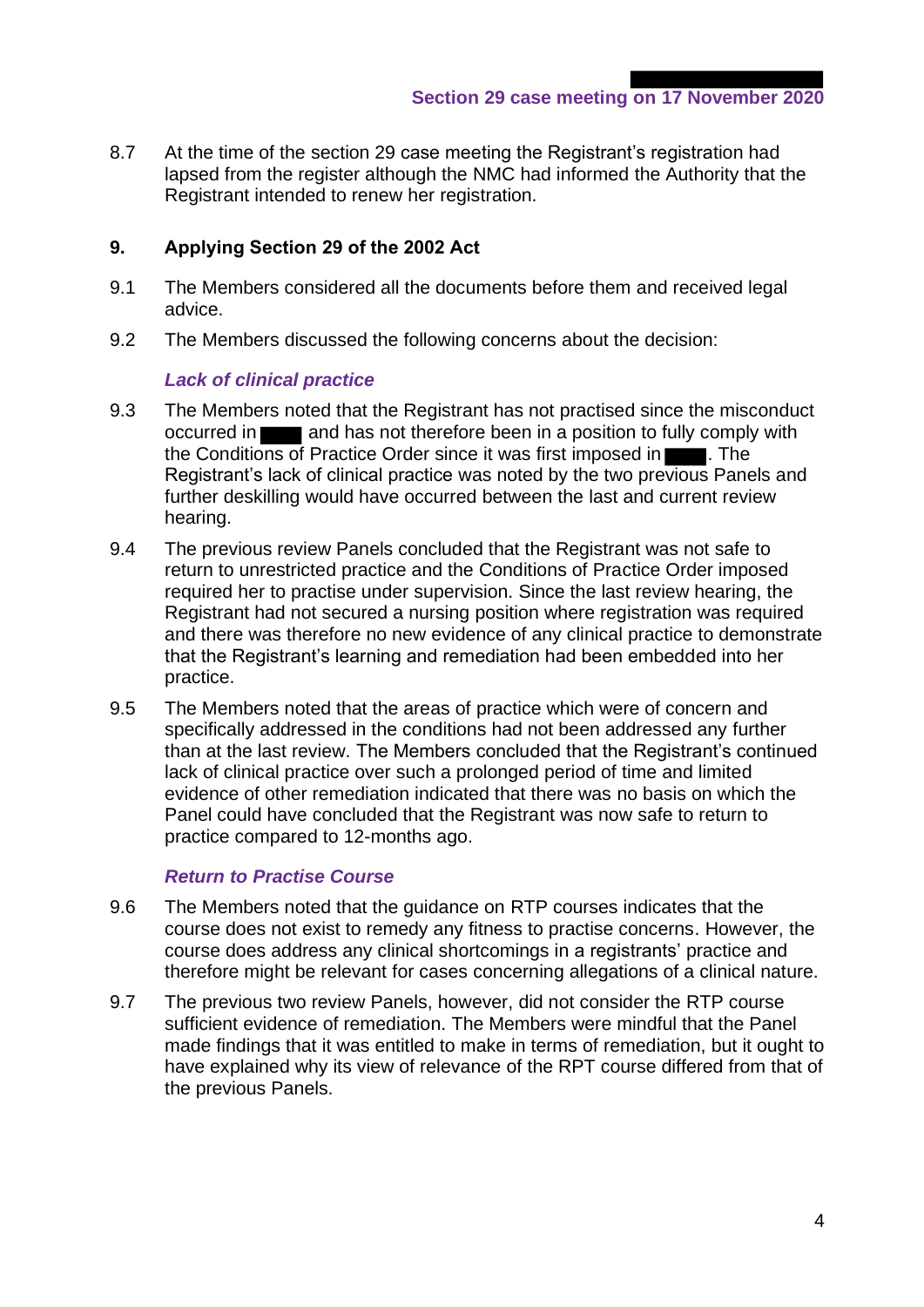#### *Had the Registrant done all she reasonably could to demonstrate remediation*

- 9.8 The Members acknowledged that the Panel made findings which it was entitled to make in terms of insight, remorse and training. Indeed, previous review Panels had considered that the Registrant's training had gone above and beyond what was required. The Members further acknowledged that it was for the Panel to determine remediation and deference would be given to that decision. There was no requirement for it to refer in its decision to every single relevant factor.
- 9.9 Despite this, the Members were concerned that the tasks of medicines management, record keeping, and resuscitation, all of which were fundamental roles of nursing and found to have been of concern in the Registrant's practice, had not been addressed any more than they had been at the last review hearing.
- 9.10 Whilst there had clearly been progression in terms of the Registrant's training and insight, there remained a lack of practical clinical experience. The Members were further concerned by the Panel's failure to provide a sufficient explanation as to why this had fallen away in significance in terms of current impairment.
- 9.11 The Members acknowledged that the Registrant had demonstrated some insight in that she realised she would require some form of support from her employers on her return to practice due to her long absence from practice but were not comfortable that this would be done without any formal regulatory oversight and restrictions that conditions provide.
- 9.12 The Members did not consider that there was evidence at the current review hearing to indicate that the Registrant posed any lower risk to the public than she did at the last review 12-months ago. In fact, the Members considered her further absence from clinical practice suggested she was likely to be further deskilled than she was at the last review hearing.
- 9.13 The Members considered that it would not have been unreasonable for the Panel to have concluded that the Registrant had done all that she could to demonstrate current fitness to practise had impairment only been found on public interest grounds. However, the Members considered that public protection had not been fully addressed by the Registrant as she had yet to return to clinical practice and demonstrate that her learning and remediation had ben embedded into her practice.
- 9.14 The Members also noted that the Registrant did not give evidence to the Panel and the Panel therefore had no knowledge as to what the Registrant would do differently if confronted with similar circumstances. The Members further noted that this was an issue noted by the previous review Panels and they were satisfied that the Registrant could not be sure that she would act differently and considered that there remained a risk of repetition. As the reviewing Panel had heard no further evidence from the Registrant on this matter the Members were concerned by the Panel's failure to address this continuing concern in its decision.
- 9.15 The Members felt that if the Registrant had given evidence at the review hearing and explained her intentions and plans for returning to practice this may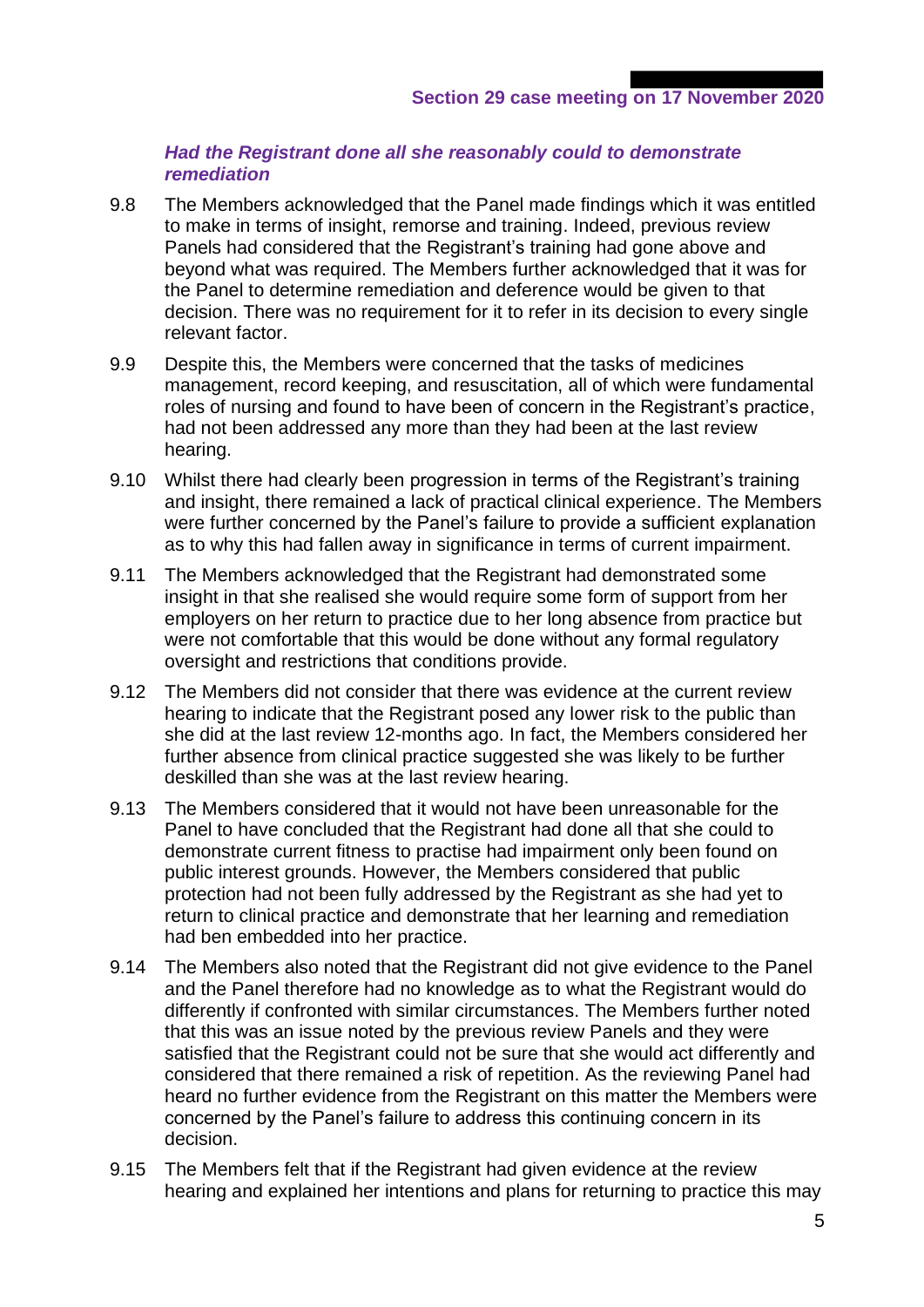have eased their concerns and there was some reassurance in her Counsel's comments that she would like some supervision within her role. The Members noted that the Panel were reliant on the Registrant's Counsel's comments regarding a monitored reintegration to practice and this required a great deal of trust which, when weighing up with public protection, was of concern.

### **Conclusion on insufficiency for public protection**

9.16 The Members concluded that the Panel's decision to find the Registrant no longer impaired was insufficient for public protection. The Members concluded that it was difficult to see how the Panel had addressed the previous Panel's concerns regarding the Registrant's continued lack of clinical practice. The Members concluded that the decision to find the Registrant no longer impaired was insufficient given the Registrant's deskilling and prolonged absence from practice. The additional material submitted by the Registrant at the review hearing was minimal and the only reassurance in terms of public protection was the assurance by the Registrant's Counsel that the Registrant was aware her return to practice would need to be monitored. The Members were concerned that this required trust on the Registrant to ensure precautions were in place on her return to practise. In addition, the Members concluded that the Panel's reasoning was insufficient in that it lacked detail which was necessary since its opinion differed from previous review Panels, and it was therefore not clear how it had come to conclude that the Registrant was now safe and fit to practise.

#### **10. Referral to court**

- 10.1 Having concluded that the panel's Determination was insufficient for public protection, the Members moved on to consider whether they should exercise the Authority's discretion to refer this case to the relevant court.
- 10.2 In considering the exercise of the Authority's discretion, the Members received legal advice as to the prospects of success and took into account the need to use the Authority's resources proportionately and in the public interest.
- 10.3 Taking into account those considerations, along with advice on the prospects of success, the Members agreed that the Authority should exercise its power under Section 29 and refer this case to the High Court of Justice of England.

A- Camp

**30 November 2020**

|     | _ _ _ . _ _ _ |  |
|-----|---------------|--|
|     |               |  |
|     |               |  |
| ___ |               |  |

**Alan Clamp (Chair) Dated**